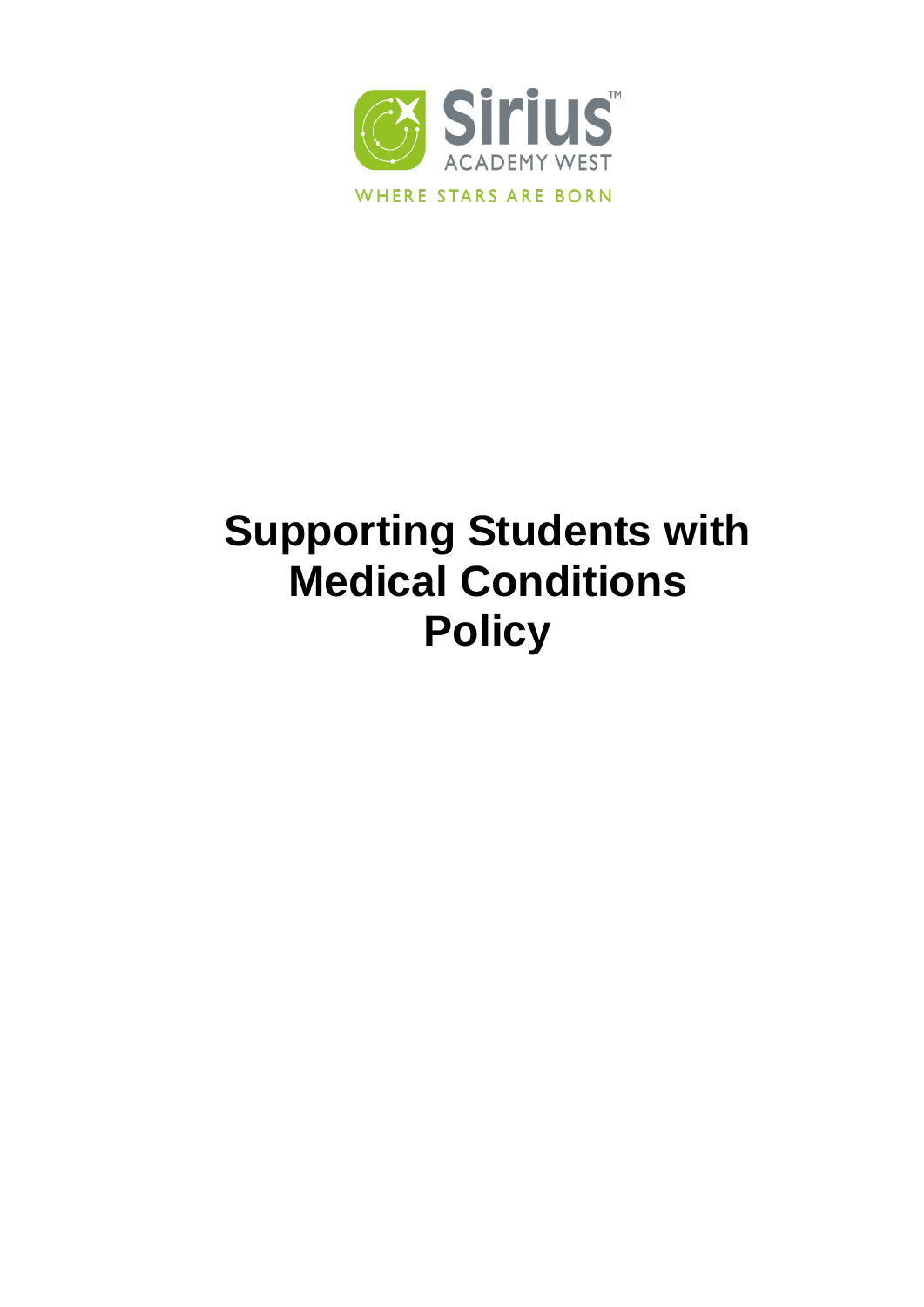# **Supporting Students with Medical Conditions Policy**

## **Definition and Rationale**

## **Definition**

Students' medical needs may be broadly summarised as being of two types:

- (a) Short-term affecting their participation in Academy activities when they are on a course of medication
- (b) Long-term potentially limiting their access to education and requiring extra care and support (deemed special medical needs)

#### **Rationale**

The Children and Families Act 2014 places a duty on Local Governing Bodies to make arrangements for supporting students at their Academy/Academy with medical conditions. This policy takes account of Section 100 of the Children and Families Act 2014 "Supporting Children at Academy with Medical Conditions" as well as the Equalities Act 2010 in setting out principles and procedures such as "reasonable adjustment" that are in line with legal requirements. Some students may have Special Educational Needs (SEN) and may have a statement or Education, Health and Care (EHC) plan, for these children this guidance should be read alongside the Special Educational Needs and Disability (SEND) code of practice. Students with special medical needs have the same right of admission to Academy as other children and cannot be refused admission or excluded from Academy on medical grounds alone.

Sirius Academy West accepts all employees have rights in relation to supporting students with medical needs as follows:

- Receive appropriate training
- Work to clear guidelines
- Bring to the attention of management any concern or matter relating to supporting students with medical needs
- Have concerns about legal liability
- Choose whether or not they are prepared to be involved

# **1 Policy statement**

1.1 This policy is for supporting students at the Academy with medical conditions (includes a Medicine Policy)

Sirius Academy West is an inclusive community that welcomes and supports students with medical conditions. The Academy ensures that arrangements are in place to support students with medical conditions. It provides children with medical conditions the same opportunities and access to activities (both in the Academy and out of the Academy) as other students.

We will help to ensure that students with medical conditions can:

- Be healthy
- Stay safe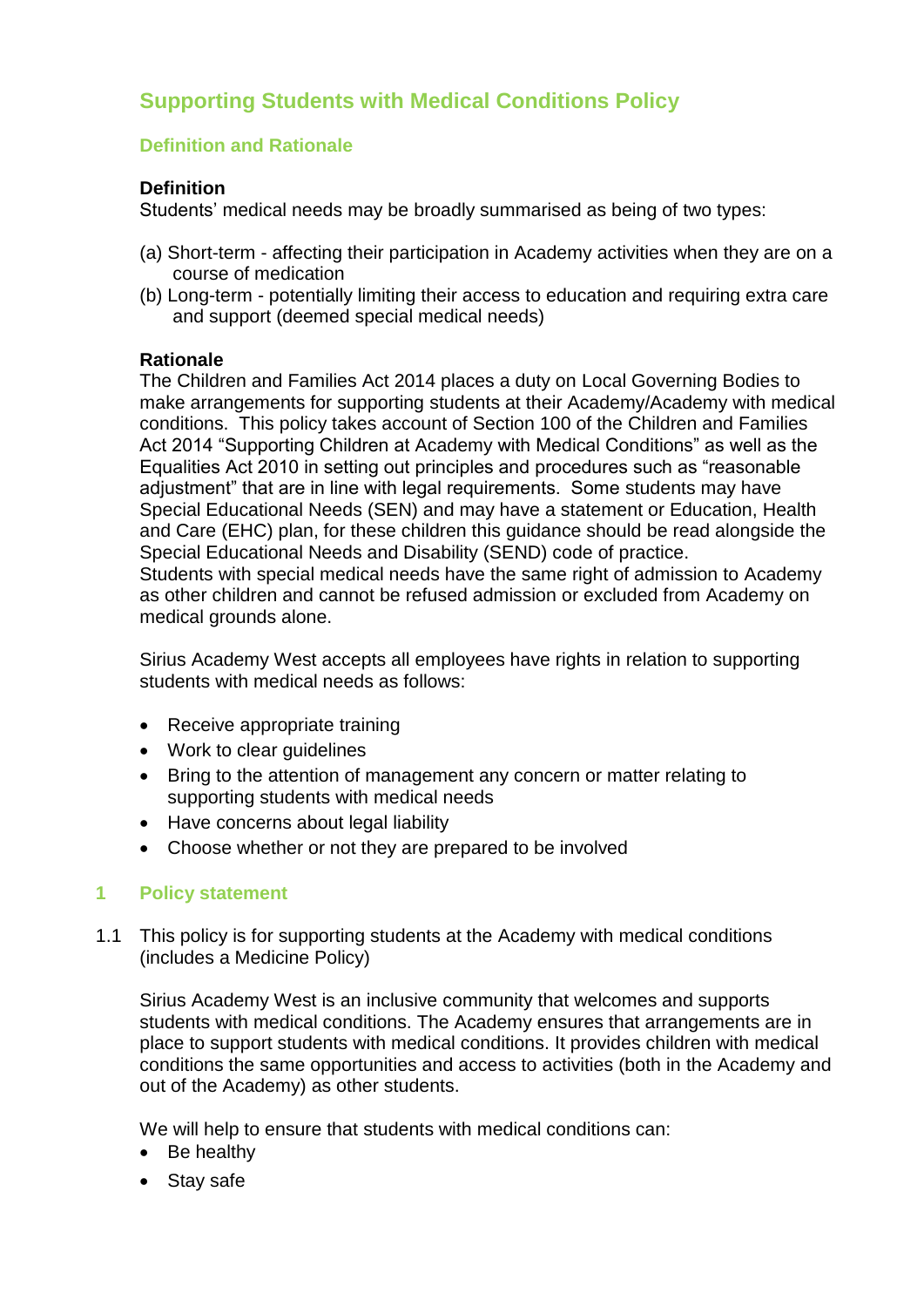- Enjoy
- Achieve
- Make a positive contribution
- Achieve economic well-being once they leave Academy

This Medical Policy is supported by a clear communication plan for staff, parents/carers and other key stakeholders to ensure its full implementation.

Sirius Academy West will ensure all staff understand their duty of care to the students and are confident in knowing what to do, in the event of an emergency.

The Academy understands that certain medical conditions are serious and potentially life threatening, particularly if poorly managed or misunderstood. The Academy understands the importance of medication and care being taken as directed by health care professionals and parents.

Staff receive training on the impact medical conditions can have on students and understand the common medical conditions that affect students at this Academy. Relevant staff understand and are trained in what to do in an emergency for the most common serious medical conditions at this Academy. Supply staff are informed of students in their class who have medical needs.

# **2 Policy framework**

- 2.1 The policy framework describes the essential criteria for how the Academy can meet the needs of young people with long-term conditions.
	- Sirius Academy West is welcoming and supportive of students with medical conditions. No student will be denied admission or prevented from taking up a place in this Academy because arrangements for their medical condition have not been made
	- This Academy aims to liaise with parents/carers of students with medical conditions to ensure they feel secure in the care their children receive at this Academy
	- Students and parents/carers will feel confident in the care they receive from this Academy and feel that the level of care meets their needs
	- Staff understand the medical conditions of students at this Academy and that they may be serious and adversely affect the students' quality of life and impact on their ability to learn
	- All staff understand their duty of care to children and young people and know what to do in the event of an emergency
	- The whole Academy and local health community understand and support the Medical Conditions Policy
	- This Academy understands that all students with the same medical condition may not have the same needs
	- Staff recognise that the prime responsibility for a student's health, lies with the parent/carer
	- Teachers and other Academy staff in charge of students have a common law duty to act in loco parentis and may need to take swift action in an emergency.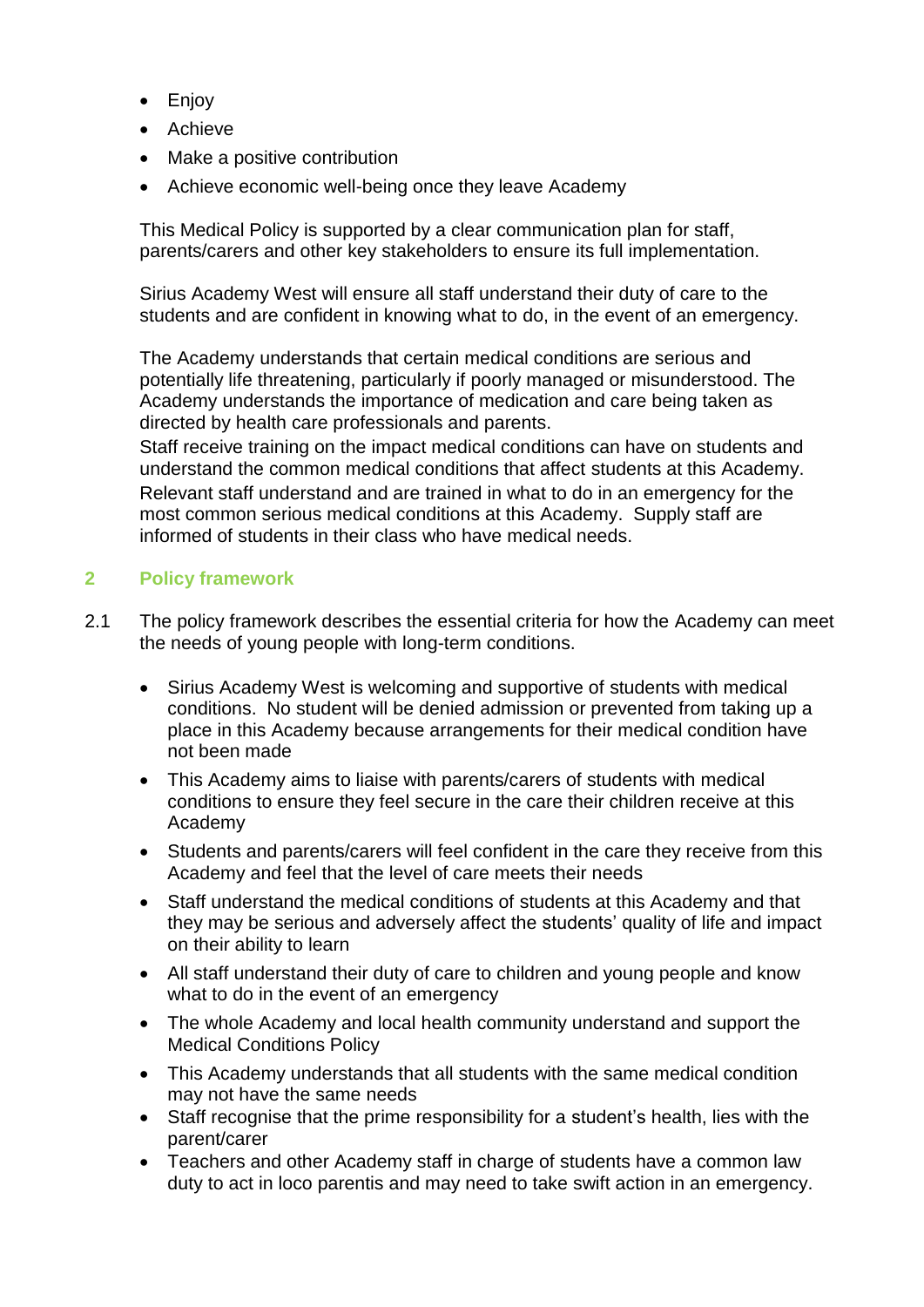This duty also extends to Academy staff leading activities taking place off the Academy site. This could extend to a need to administer medicine

#### 2.2 **The Medical Conditions Policy is supported by a clear communication plan for staff, parents and other key stakeholders to ensure its full implementation**

 Students, parents, relevant local healthcare staff and other external stakeholders are informed of and reminded about, the Medical Conditions Policy through clear communication channels, including the Academy website, Academy newsletters, at meetings and reviews

## 2.3 **All staff understand and are trained in what to do in and emergency for children with medical conditions in this Academy**

- Sirius Academy West ensures all staff understand their duty of care to students in the event of an emergency. We aim to ensure all staff feel confident in knowing what to do in an emergency. In an emergency situation Academy staff are required under common law duty of care, to act like any reasonably prudent parent/carer. This may include administering medication
- All staff receive training in what to do in and emergency and this is refreshed at least once a year
- Some students with a medical condition at this Academy have an Individual Health Care Plan (IHP) which explains what help they need in an emergency. The IHP will accompany a student should they need to attend hospital. Parental permission will be sought and recorded in the IHP for sharing the IHP with emergency care settings. Not all students require an IHP, the decision not to have an IHP will be taken in consultation with healthcare professionals and parent/carers
- If a student needs to attend hospital, a member of staff (preferably known to the student) will stay with them until a parent arrives, or accompany a student taken to hospital by ambulance. Staff will not normally take students to hospital in their own car

#### 2.4 **Sirius Academy West have clear guidance on providing care and support and administering medication at Academy**

- This Academy understands the importance of medication being taken as prescribed and care received as detailed in the students' IHP
- If a parent/carer wishes the Academy to administer medication they must sign a consent form, medication will not be given without consent
- Medicines should only be brought into the Academy when essential; that is, where it would be detrimental to a students' health if the medicine were not administered during the Academy day Only prescribed medication from a doctor, dentist, nurse prescriber or pharmacist prescriber will be administered. Medicines should be provided in the original container as dispensed by the pharmacist and include the prescriber's instructions for administration and dosage. Any medications not presented properly will not be accepted by Academy staff. Students should not bring in their own medicine this should be brought into the Academy by the parent/carer.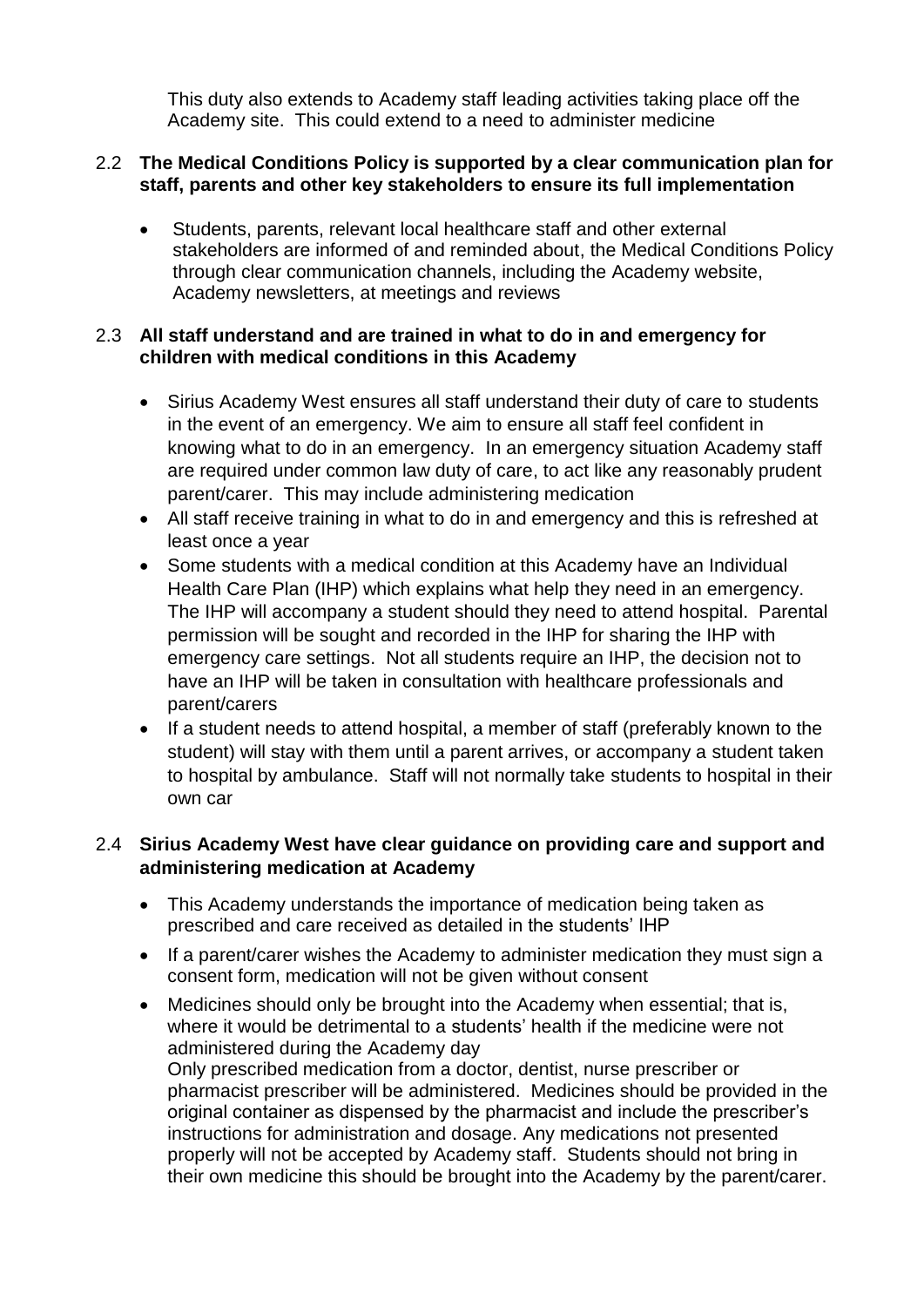The Academy will only administer antibiotics if the dosage is required 4 times a day. Parent/carers can come into Academy at lunchtime to administer medicines if they have not been prescribed

- The Academy will make sure that there are several members of staff who have been trained to administer medication and meet the care needs of an individual student. The Academy will ensure that there are sufficient numbers of staff trained to cover any absences, staff turnover and any other contingencies. Sirius Academy West's Local Governing Body have made sure that there is appropriate level of insurance and liability cover in place
- This Academy will make sure a trained member of staff is available to accompany a student with a medical condition on an off-site visit, including overnight stays. All staff attending off-site visits are aware of any student with medical conditions on the visit. They receive information about the type of condition, what to do in an emergency and any other additional support necessary, including any additional medication or equipment needed
- If a student misuses their medication, or anyone else's, their parent/carer is informed as soon as possible and the Academy's disciplinary procedures are followed
- Students are encouraged to manage their own health needs, this is after discussion with the student, parent/carer and health professional if relevant
- Medication will be stored securely, students will know how and where to access their medication
- All staff are aware that there is no legal or contractual duty for any member of staff to administer medication or supervise a student taking medication unless they have been specifically contracted to do so
- Many members of staff are happy to take on the voluntary role of administering medication. For medication where no specific training is necessary, any member of staff may administer prescribed medication to students but only with the consent of the students parent/carer - which should be documented
- Training is given to all staff members who agree to administer medication to students, where specific training is needed. The Local Governing Body provides full indemnity
- All Academy staff have been informed through training that they are required, under common law duty of care, to act like any reasonably prudent parent/carer in an emergency situation. This may include taking action such as administering medication
- Parents/carers of students attending Sirius Academy West, understand that if their child's medication changes or is discontinued, or the dose or administration method changes, they should notify the Academy immediately

#### 2.5 **Sirius Academy West has clear guidance on the storage of medication and equipment at the Academy**

 Sirius Academy West makes sure all staff understand what constitutes an emergency for an individual student and ensures that emergency medication/equipment is readily available wherever the student is in the Academy and off site activities and is not locked away. The Academy makes sure that students have the appropriate medication/equipment/food with them during physical activity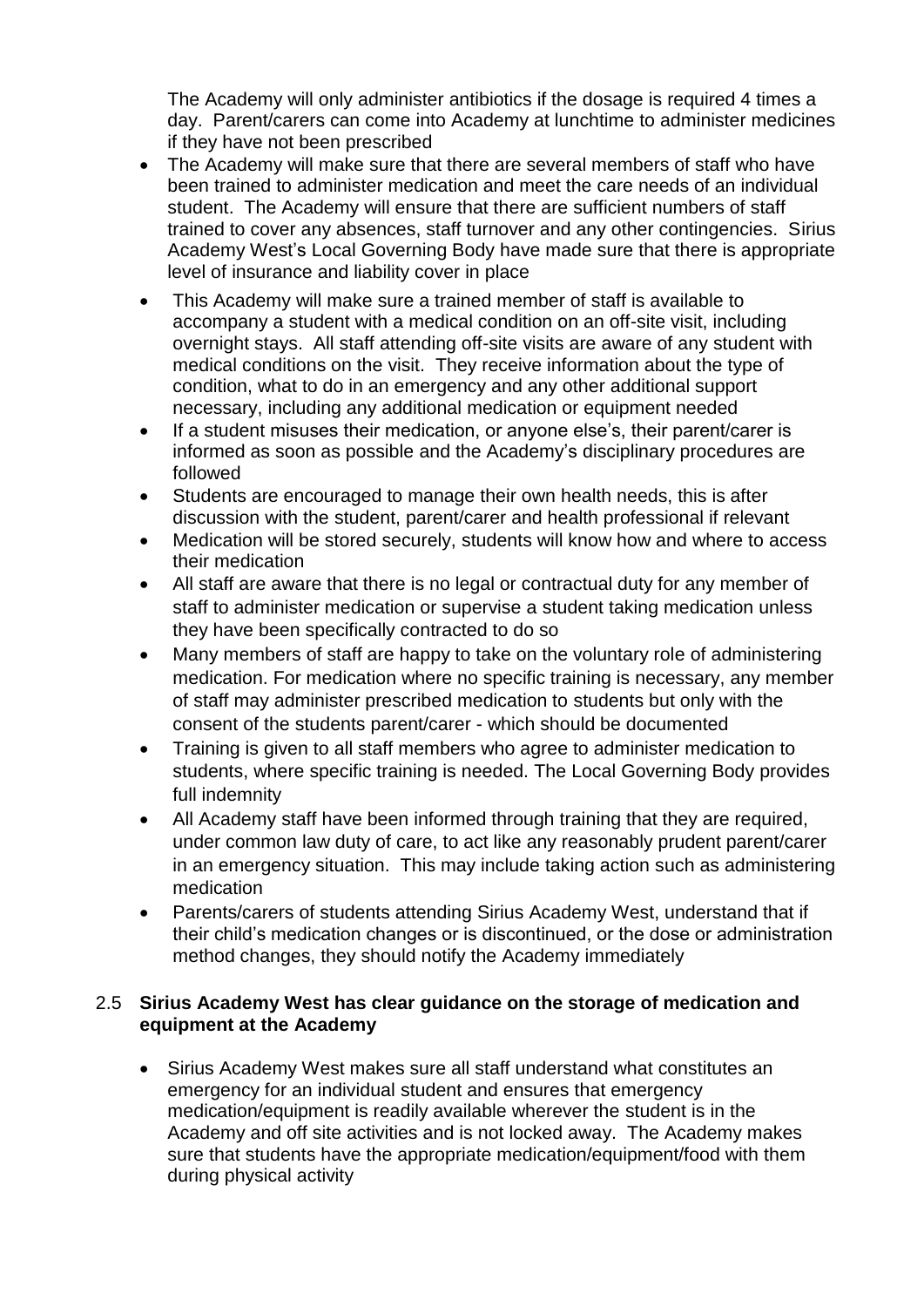- Sirius Academy West will make sure that all medication is stored safely, and that students with medical conditions know where they are at all times and have access to them immediately
- The Academy will keep controlled drugs stored securely, but accessible, with only named staff having access. Staff at the Academy can administer a controlled drug to a student once they have had specialist training and the Head of School's permission.
- The Academy will store medication that is in date and labelled in its original container, where possible, in accordance with its instructions. The exception to this is insulin, which must still be in date, this will generally be supplied in an insulin injector pen or a pump
- Parents/carers are asked to collect all medications/equipment at the end of the Academy term and to provide new and in date medication at the start of each term. Parents/carers should ensure their child's name is clearly displayed
- Sharps boxes are kept securely at the Academy and will accompany the child on off site visits. Parents/carers will be responsible for the delivery and removal of sharps boxes

# 2.6 **Sirius Academy West has clear guidance about record keeping**

Parents/carers at Sirius Academy West are asked if their child has any health conditions or health issues on the enrolment form. Parents/carers of new students starting at other times during the year are also asked to provide this information on enrolment forms

This Academy uses an IHP to record the support an individual student needs around their medical condition. The IHP is developed with the student where appropriate, the parent/carer, Academy staff, specialist nurse where appropriate and relevant healthcare services

Health Care Plans will include:

- $\triangleright$  The medical condition, its triggers, signs symptoms and treatments
- $\triangleright$  The students' needs including medication and who will administer
- $\triangleright$  Specific support for educational, social and emotional needs
- $\triangleright$  The level of support needed
- $\triangleright$  Who will provide support
- $\triangleright$  Arrangements for Academy trips and out of hours' clubs
- $\triangleright$  Confidentiality
- $\triangleright$  Emergency details including contact details

The Academy has a centralised register of IHPs and an identified member of staff has responsibility for this register, this is stored in a secure location

If the student has an EHC the IHP is linked in to this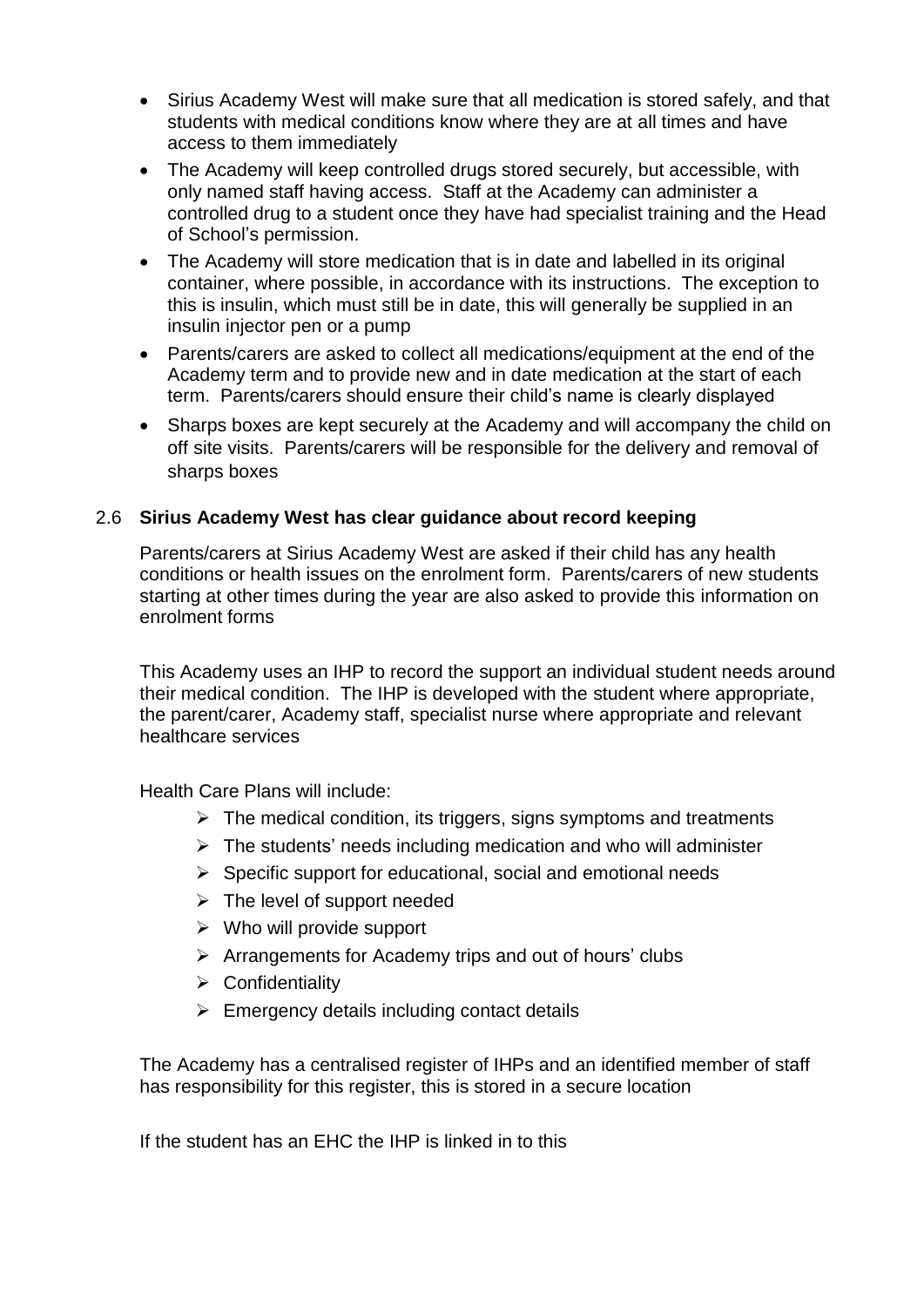IHPs are regularly reviewed at least every year or when the students' needs change. Academy staff are made aware of and have access to the IHP for the students in their care

- Whenever possible this Academy seeks permission from parents/carers before sharing any medical information with any other party, all staff are aware of the need to protect student's confidentiality
- This Academy meets with the student where appropriate, parent/carer, specialist nurse where appropriate and relevant healthcare services prior to any overnight or extended day visit to discuss and make a plan for any extra care requirements set out in the student's IHP. This is recorded in the student's IHP which accompanies them on the visit
- This Academy keeps an accurate record of all medication administered, including the dose, time, date and supervising staff. If a student refuses to have medication administered, this is also recorded and parents/carers are informed as soon as possible
- This Academy makes sure all staff providing support to a student have received suitable training and ongoing support to make sure that they have the confidence to provide the necessary support and that they fulfil the requirements set out in the student's IHP. This should be provided by the specialist nurse/Academy nurse or other suitably qualified healthcare professional and/or the parent/carer. The Academy will keep an up to date record of all training undertaken and by whom

## 2.7 **Sirius Academy West ensures that the whole Academy environment is inclusive and favourable to students with medical conditions. This includes the physical environment as well as social, sporting and educational activities**

- Sirius Academy West is committed to providing a physical environment accessible to students with medical conditions and students are consulted to ensure this accessibility. This Academy is also committed to an accessible physical environment for out of Academy activities
- The Academy makes sure the needs of students with medical conditions are adequately considered to ensure their involvement in structured and unstructured activities and residential visits
- All staff are aware of the potential social problems that students with medical conditions may experience and use the knowledge, alongside the Academy's Anti-Bullying Policy to help prevent and deal with any problems. We use opportunities such as PHSE and science lessons to raise awareness of medical conditions to help promote a positive environment
- The Academy understands the importance of all students taking part in physical activity and that all relevant staff makes appropriate adjustments to physical activity sessions to make sure they are accessible to all students. This includes out of Academy clubs and team sports
- The Academy understands that all relevant staff are aware that students should not be forced to take part in activities if they are unwell. They should also be aware of students who have been advised to avoid/take special precautions during activity and the potential triggers for a student's medical condition when exercising and how to minimise these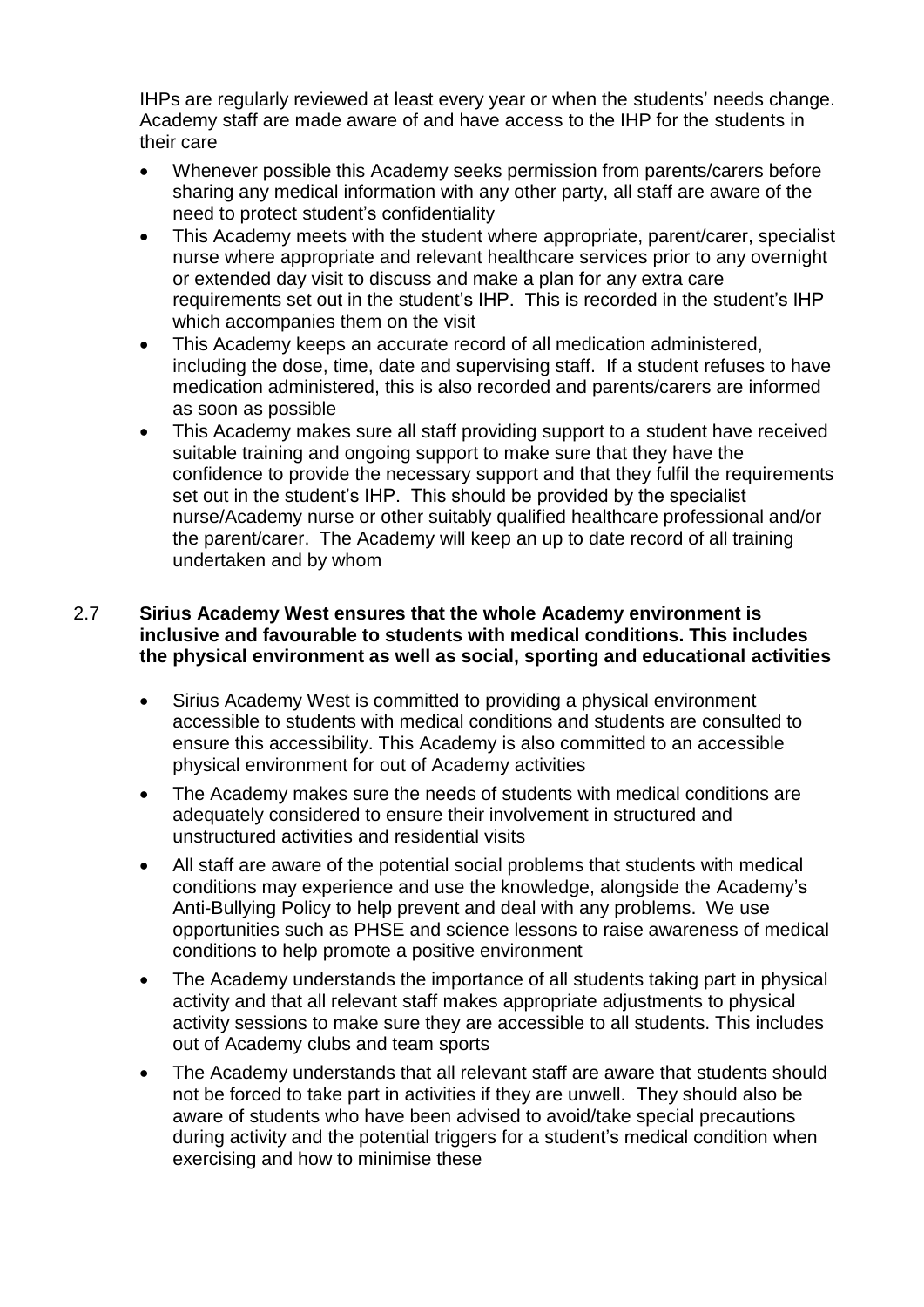- The Academy makes sure that students with medical conditions can participate fully in all aspects of the curriculum and enjoy the same opportunities at Academy as any other child and that appropriate adjustments and extra support are provided
- All Academy staff understand that frequent absences or symptoms such as limited concentration and frequent tiredness may be due to a student's medical condition
- The Academy makes sure that a risk assessment is carried out before any out of Academy visit. The needs of students with medical conditions are considered during this process and plans are put in place for any additional medication, equipment or support that may be required

#### 2.8 **Sirius Academy West is aware of the common triggers that can make common medical conditions worse or can bring on an emergency. The Academy is actively working towards reducing or eliminating these health and safety risks.**

- Sirius Academy West is committed to identifying and reducing triggers both at Academy and on out of Academy visits
- Academy staff have been given training and written information on medical conditions which include avoiding/reducing exposure to common triggers.
- The IHP details an individual student's triggers and details how to make sure the student remains safe throughout the whole Academy day and on out of Academy activities.
- This Academy reviews medical emergencies and incidents to see how they could have been avoided and changes made to the Academy policy according to these reviews

#### 2.9 **Each member of the Academy and health community knows the rules and responsibilities in maintaining and implementing an effective medical conditions policy**

Sirius Academy West works in partnership with all relevant parties including the student where appropriate, parent/carer, the Local Governing Body, all Academy staff and health care professional to ensure that the policy is planned, implemented and maintained successfully.

Sirius Academy West's Local Governing Body have identified unacceptable practice, this includes:

- Sending students with medical conditions home frequently or preventing them from staying for normal Academy activities including lunch unless this is included in their IHP
- Sending students unaccompanied to the Academy office if they are ill
- Penalising children their attendance record if their absence is related to their medical condition including attending appointments
- Preventing students from eating or taking toilet breaks whenever they need to in order to manage their medical condition
- Require parents/carers, or make them feel obliged to attend Academy to administer medication or provide medical support, including with toileting issues